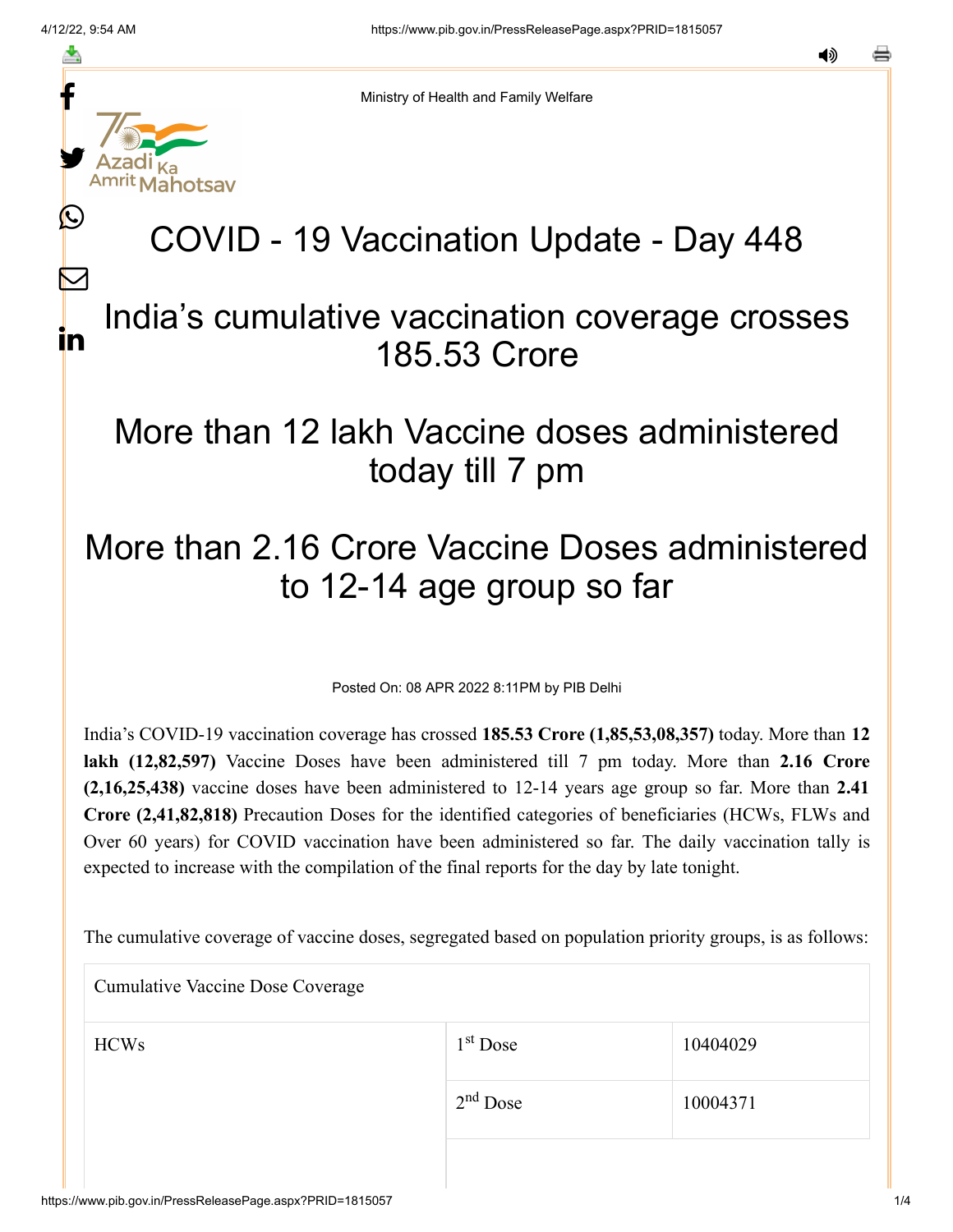| f                 |                                              | <b>Precaution Dose</b> | 4523771    |
|-------------------|----------------------------------------------|------------------------|------------|
|                   | <b>FLWs</b>                                  | $1st$ Dose             | 18413833   |
| $\mathbf{\Omega}$ |                                              | $2nd$ Dose             | 17519314   |
|                   |                                              | <b>Precaution Dose</b> | 6994418    |
|                   | Age Group 12-14 years                        | $1st$ Dose             | 21625438   |
| in                | Age Group 15-18 years                        | $1st$ Dose             | 57590419   |
|                   |                                              | $2nd$ Dose             | 39384597   |
|                   | Age Group 18-44 years                        | 1 <sup>st</sup> Dose   | 554988032  |
|                   |                                              | $2nd$ Dose             | 469533855  |
|                   | Age Group 45-59 years                        | 1 <sup>st</sup> Dose   | 202810426  |
|                   |                                              | $2nd$ Dose             | 186130191  |
|                   | Over 60 years                                | 1 <sup>st</sup> Dose   | 126784930  |
|                   |                                              | $2nd$ Dose             | 115936104  |
|                   |                                              | <b>Precaution Dose</b> | 12664629   |
|                   | Cumulative 1 <sup>st</sup> dose administered |                        | 992617107  |
|                   | Cumulative 2 <sup>nd</sup> dose administered |                        | 838508432  |
|                   | <b>Precaution Dose</b>                       |                        | 24182818   |
|                   | Total                                        |                        | 1855308357 |

Today's achievement in the vaccination exercise, segregated by population priority groups, is as follows: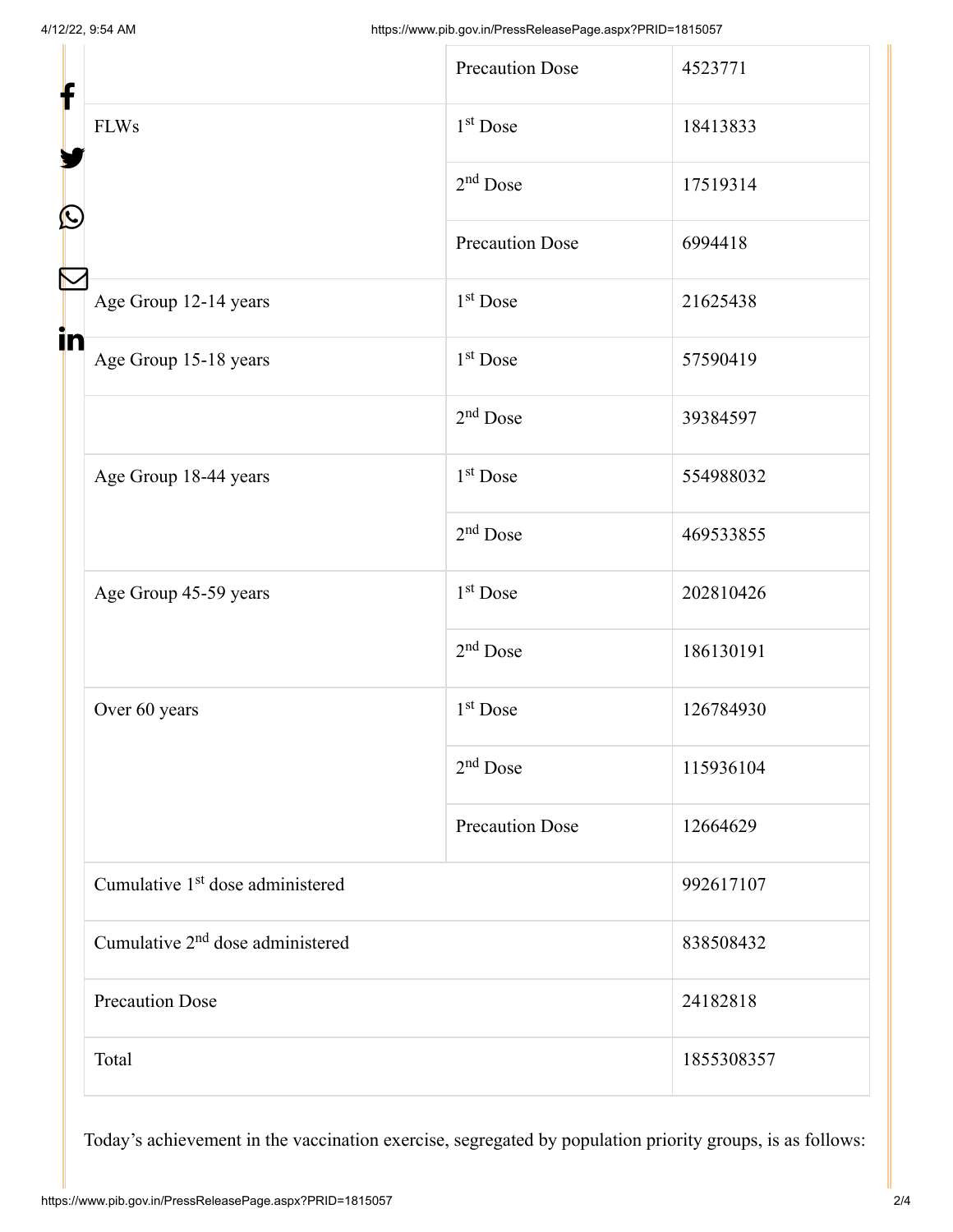| Date: 8 <sup>th</sup> April, 2022 (448 <sup>th</sup> Day)<br>f |                        |        |  |  |
|----------------------------------------------------------------|------------------------|--------|--|--|
| <b>HCWs</b>                                                    | 1 <sup>st</sup> Dose   | 30     |  |  |
|                                                                | $2nd$ Dose             | 414    |  |  |
|                                                                | <b>Precaution Dose</b> | 8056   |  |  |
| <b>FLWs</b>                                                    | 1 <sup>st</sup> Dose   | 69     |  |  |
|                                                                | $2nd$ Dose             | 895    |  |  |
|                                                                | <b>Precaution Dose</b> | 16286  |  |  |
| Age Group 12-14 years                                          | 1 <sup>st</sup> Dose   | 450425 |  |  |
| Age Group 15-18 years                                          | 1 <sup>st</sup> Dose   | 39637  |  |  |
|                                                                | $2nd$ Dose             | 133694 |  |  |
| Age Group 18-44 years                                          | 1 <sup>st</sup> Dose   | 31758  |  |  |
|                                                                | $2nd$ Dose             | 364074 |  |  |
| Age Group 45-59 years                                          | 1 <sup>st</sup> Dose   | 4288   |  |  |
|                                                                | $2nd$ Dose             | 75667  |  |  |
| Over 60 years                                                  | 1 <sup>st</sup> Dose   | 3165   |  |  |
|                                                                | $2nd$ Dose             | 48006  |  |  |
|                                                                | <b>Precaution Dose</b> | 106133 |  |  |
| Cumulative 1 <sup>st</sup> dose administered                   |                        | 529372 |  |  |
| Cumulative 2 <sup>nd</sup> dose administered                   |                        | 622750 |  |  |